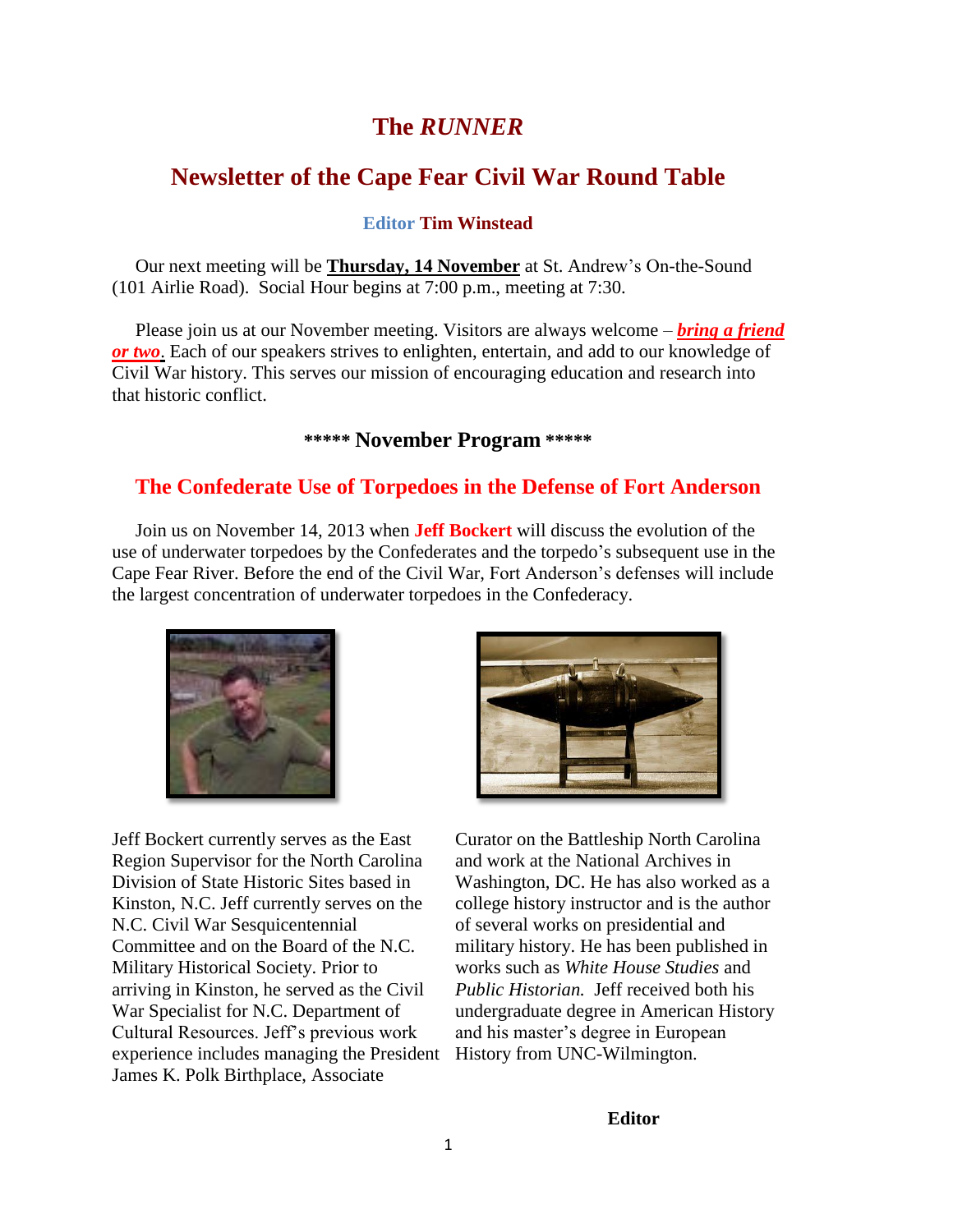#### **\*\*\*\*\* Raffle Winners \*\*\*\*\***

### **Raffle Master: Ed Gibson**

If you have books, prints, or other items that you would like to donate to the CFCWRT Raffle, contact Ed Gibson [\(egibson759@aol.com\)](mailto:egibson759@aol.com) before our next meeting.

| New York Times Civil War                   | - Linda Lashley |
|--------------------------------------------|-----------------|
| <b>The Man Who tried to Burn New York</b>  | - Dick Covell   |
| <b>Soldier Life</b>                        | - Ed Gibson     |
| <i><b>Cleburne</b></i>                     | - Dick Covell   |
| <b>Shrouds of Glory</b>                    | - Tom Taylor    |
| <b>Don't Know Much About the Civil War</b> | - Linda Lashley |

### **\*\*\*\*\* Trivia Questions for November \*\*\*\*\***

**1 –** Who were the Bomb Brothers?

**2 –** Fort Anderson's defenses made use of torpedoes to hamper the Union Navy in attempts to steam up the Cape Fear River. What Confederate Naval Officer directed the placement of these devices?

**3 –** As the Confederates learned from their evolutionary efforts, the torpedo proved to be an effective weapon against Union ships and personnel. What was the one "fundamental" weakness of the underwater torpedo?

**4 –** Abraham Lincoln was not the feature speaker at the dedication of the Soldiers' National Cemetery at Gettysburg on November 19, 1863. Who was the keynote speaker and what was his subject?



**5 –** Who commanded the Confederate Mosquito Fleet during the naval battle at Elizabeth City (Cobb's Point)?

**6 –** Where were most of the crews for Confederate ironclads recruited?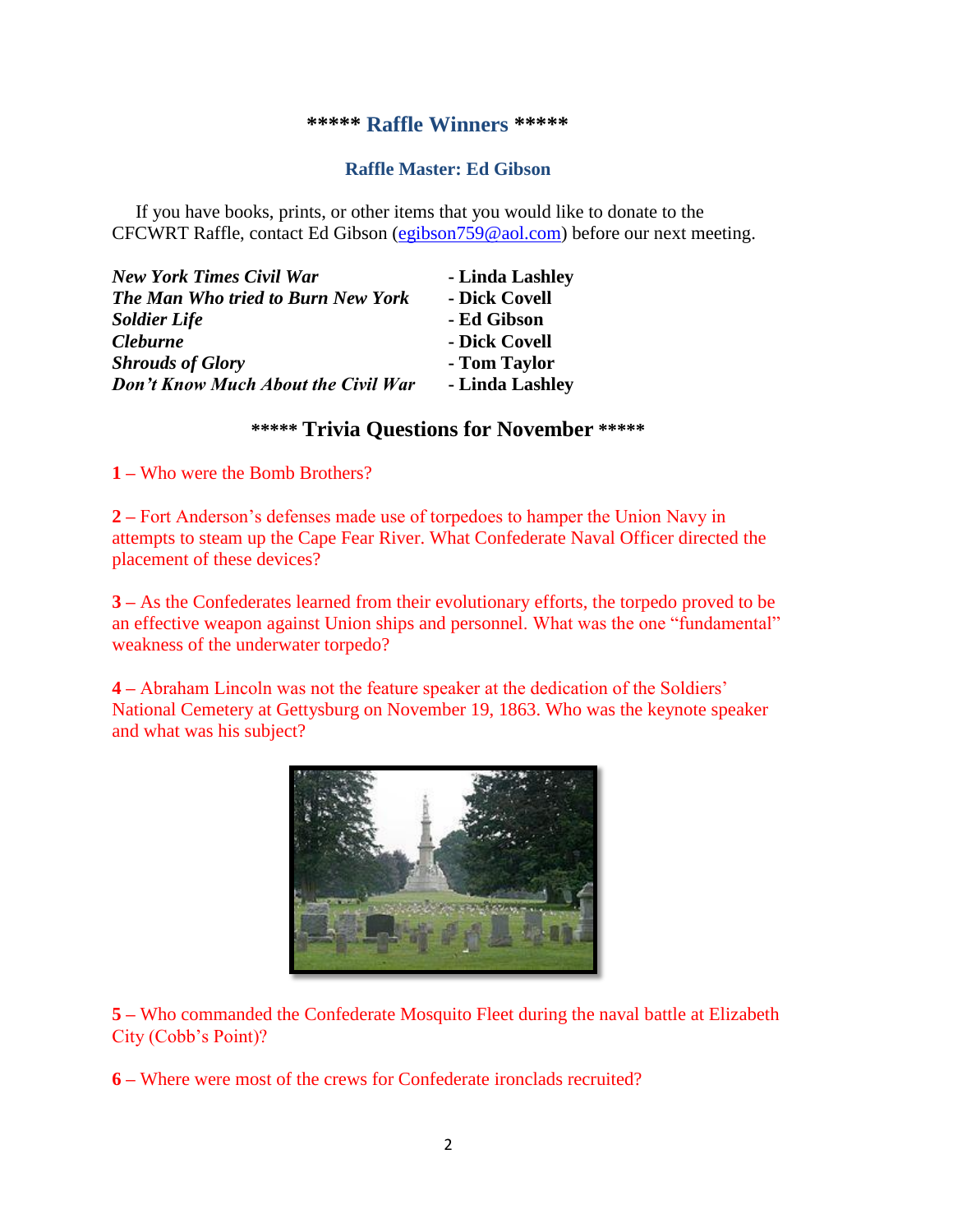\*\*\*\*\* **Member News & Activities** \*\*\*\*\*



*Robert E. Lee*

 If you have member news, news about Civil War events that you think would be of interest to CFCWRT membership, let me know about it.

**1 –** Welcome to new and re-enlisting members who joined us at the October Meeting: **John Moore, Steve Godwin, Thomas Taylor, and Jim Gannon**.

**2 –** The Cape Fear Civil War Round Table makes an annual contribution to the Civil War Trust. This year, President Bob Cooke chose to "pass the hat" and chose October as the month in which to do so. **You contributed \$200 at our October meeting.**

Two anonymous members promised to match the contribution and thus a two for one match was generated in Wilmington.

Bob's timing could not have been better since the Civil War Trust also had a match in effect in their effort to save three Richmond (VA) Battlefields thus your **CFCWRT generated \$1200 to help save Glendale, First Deep Bottom and Malvern Hill.**

Well Done!

### **Bruce Patterson**

**3 –**Our friends at the **Brunswick Civil War Round Table** will meet on Tuesday**, November 5th** at 6:30pm. They meet at the Trinity United Methodist Church, 209 E. Nash Street, Southport.

**Mark Bradley,** Staff Historian at the United States Army Center of Military History in Washington, D.C.**,** with speak about the "The Battle of Bentonville."

**4 –** Do you have guests coming to town? Do you want to do something a little different and share some history of the area? Consider visiting the Fort Fisher State Historic Site where Site Interpreter **Ray Flowers** gives a special 45 minute tour that covers the fort, its history, and its people. The \$10 tour begins at noon. Contact 910-458-5538 for additional details.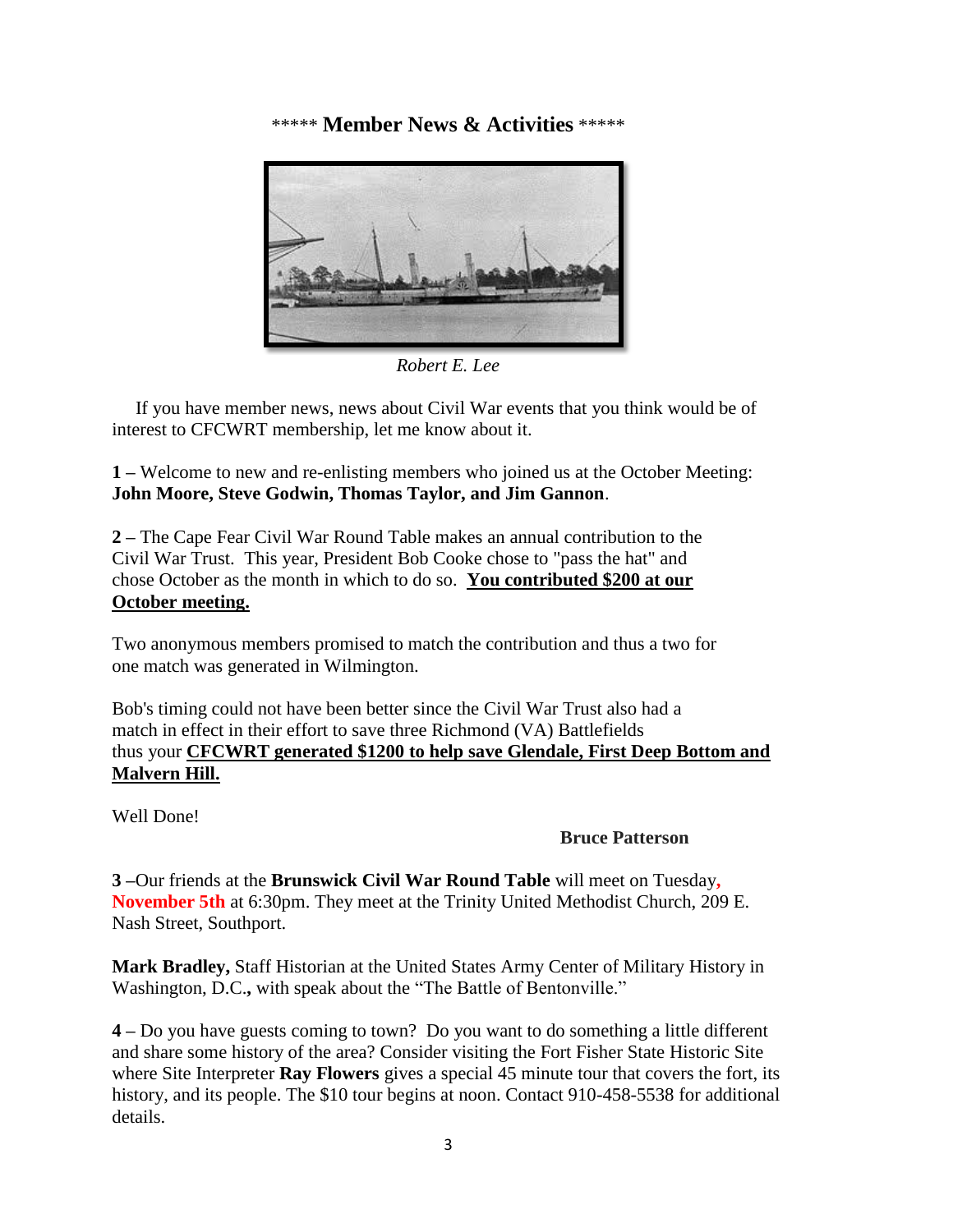#### **\*\*\*\*\* Difference Makers \*\*\*\*\***

## **Brigadier General George Sears "Pop" Greene**

Much has been said and written about Joshua Lawrence Chamberlain and the  $20<sup>th</sup>$ Maine at Little Round Top on July 2, 1863. Chamberlain was the savior of the Union left flank, the hero of the Republic. Chamberlain was also an accomplished writer who added to his fame in the years that followed the end of the war. As critical as the events on Little Round Top were to the Union left flank, the events on Culp's Hill were equally, or even more so, important to the Army of Potomac's victory at Gettysburg.

 Greene, grandson of Revolutionary War General Nathaniel Greene, was a West Point graduate who had been a prominent civil engineer in the 25 years preceeding the Civil War. With the Union debackle at Manassas,Greene returned to the service of his country as colonel of the 60th New York Infantry regiment. Greene was over 60 years old, but he would show himself to be an aggressive commander.



At Gettysburg on July  $2<sup>nd</sup>$ , Greene found himself in command of the lone brigade left on the right flank of the Union Army. George Meade had shifted most of the XII Corps to meet Longstreet's attack on the Union left flank. Being a capable and cautious civil engineer and despite the apparent disinterest of his superiors, Henry W. Slocum and John Geary, Greene instructed his troops to build field fortifications to strengten their position. When Confederate General Edward Johnson's division attacked the few troops on Culp's Hill as darkness fell on the  $2<sup>nd</sup>$ , Greene's entrenched troops held the line. On the extreme right, the 137nd New York held their line because Brigadier General Greene had the foresight to strenghten his position against a strong Confederate attack. He had insisted on a course of action that protected his men and gave them a position from which they repeatedly frustrated the Confederate intensions.

 Why was Greene not more fully acknowledged for his efforts? Soon after the Gettysburg battle, the XII Corps was transferred to the Western Theater. The record of their actions on July  $2<sup>nd</sup>$  were not included in the Meade's Gettysburg official report reportedly because of a disagreement between Meade and Slocum. Greene was also an introspective engineer who never sought the limelight.

 Greene passed at age 98 in Morristown, New Jersey. He was buried in the Greene family cemetery in Warwick, Rhode Island. A two-ton boulder from Culp's Hill was placed above his grave.

Souce[: www.thelatinlibrary.com](http://www.thelatinlibrary.com/) (accessed October 19, 2013), [http://www.civilwar.org/battlefields/gettysburg/gettysburg-history-articles/battle-of-gettysburg](http://www.civilwar.org/battlefields/gettysburg/gettysburg-history-articles/battle-of-gettysburg-general.html)[general.html](http://www.civilwar.org/battlefields/gettysburg/gettysburg-history-articles/battle-of-gettysburg-general.html) (accessed August 26, 2013), Rod Gragg, *The Illustrated Gettysburg Reader: An*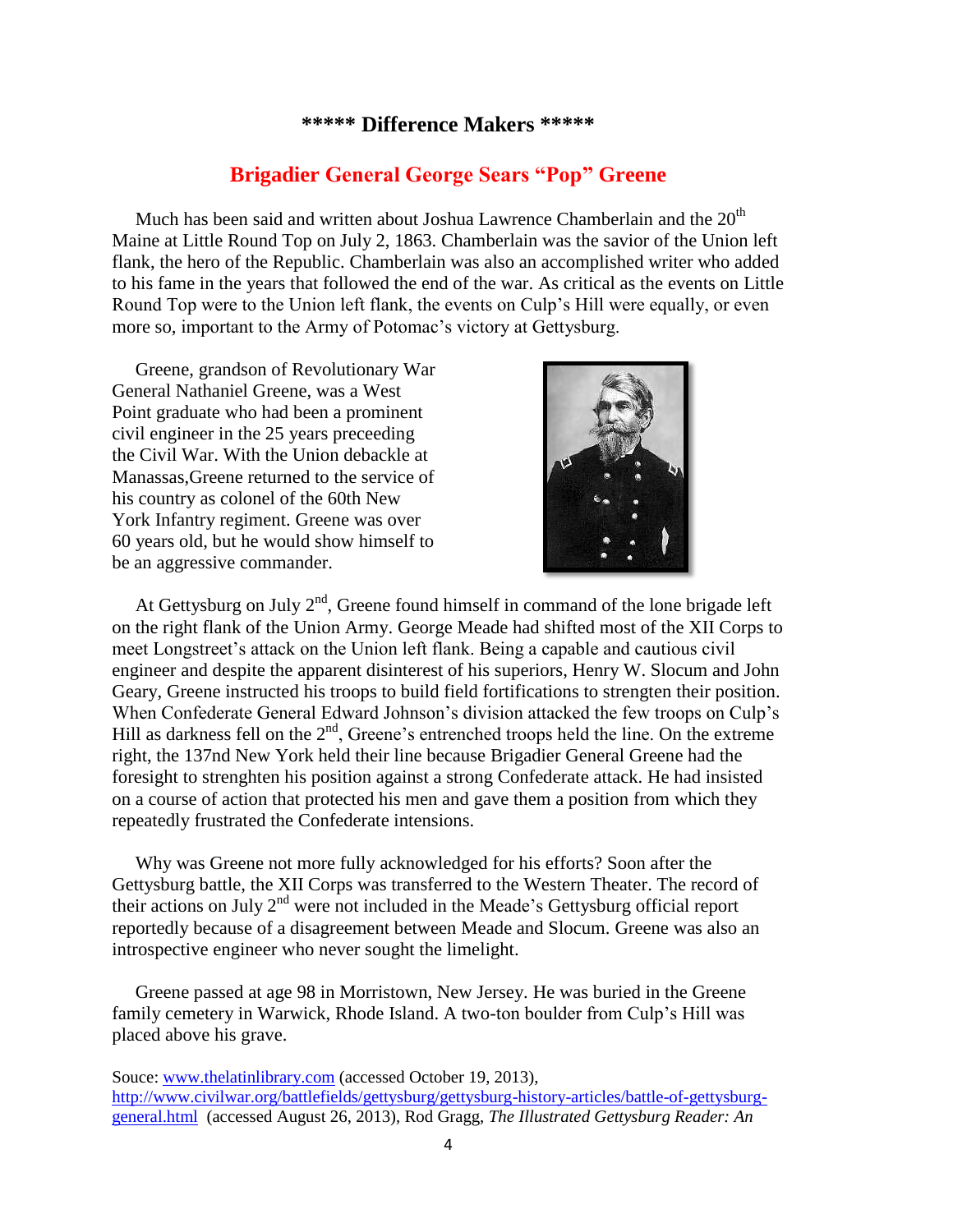*Eyewitness History of the Civil War's Greatest Battle* [Washington, DC: Regnery Publishing2013] 230-242.

### **\*\*\*\*\* November 1863 \*\*\*\*\***

 November 1863 is best remembered for what was to become the most famous speech made during the [American Civil War](http://www.historylearningsite.co.uk/american-civil-war.htm) - the Gettysburg Address by Abraham Lincoln. Again, as in [October 1863,](http://www.historylearningsite.co.uk/october-1863-civil-war.htm) the weather dictated what senior commanders could do in the field.

November 2<sup>nd</sup>: President Lincoln was invited to make a speech at the dedication of the new cemetery at Gettysburg. Jefferson Davis visited Charleston and publicly stated that he believed the city would not fall.

November  $3<sup>rd</sup>$ : Sherman continued his march to Chattanooga. Unwilling to rely on a single rail line from Decatur to Nashville for his supplies, he ordered that it was rebuilt as double tracked.

November 4<sup>th</sup>: General Bragg, supported by Jefferson Davis, rid himself of General Longstreet and his 20,000 men who were sent to support Confederate troops at Knoxville.

November  $7<sup>th</sup>$ : General Meade, commander of the Army of the Potomac, attacked Lee's Army of Northern Virginia. Several Confederate redoubts were captured at Kelly's Ford on the Rappahannock River and 1,629 prisoners were taken. However, the North lost far more men killed – 83 to 6.

November 8<sup>th</sup>: Meade continued his assault on Confederate positions but by now they are no more than skirmishes as opposed full-scale assaults.

November 9<sup>th</sup>: Lincoln visited the theatre to see a play called "The Marble Heart" that starred John Wilkes Booth.





**A. Lincoln John Wilkes Booth**

November  $14<sup>th</sup>$ : Sherman arrived at Bridgeport at the head of 17,000 men. His men had covered 675 miles in just fourteen days. At Bridgeport, Sherman was briefed by Grant as to the state of play at Chattanooga. Sherman was told not to expect any help from the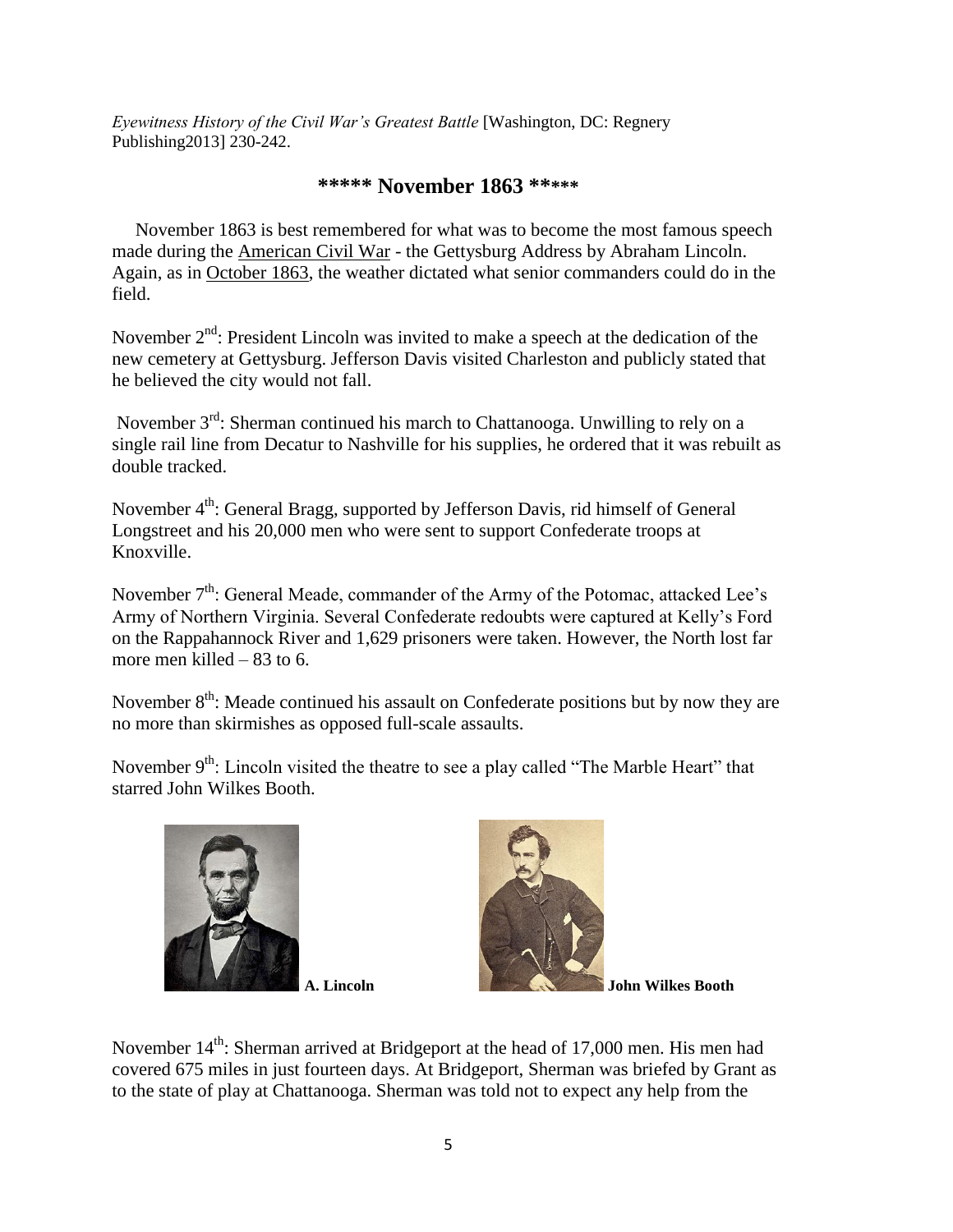Army of the Cumberland, as it would maintain its defensive position rather than an offensive one.

In the South, the Confederate Government ordered the use of force in its efforts to collect taxes. This included the confiscation of property and was primarily directed at farmers in North Carolina who were refusing to pay their taxes.

November 15<sup>th</sup>: Sherman started his campaign against Chattanooga. Accepting Grant's advice, Sherman viewed the role of the Army of the Cumberland to be solely defensive.

November 16<sup>th</sup>: Longstreet finally reached Knoxville. However, lacking heavy artillery, Longstreet was unable to besiege the town, which was well defended by Union troops commanded by General Burnside.

November 18<sup>th</sup>: Lincoln left Washington DC en route to Gettysburg.

November  $19<sup>th</sup>$ : The dedication of the cemetery at Gettysburg took place. 15,000 people assembled there. The dedication started with a two-hour speech (greater than 10,800 words) by Edward Everett as to the course of the battle. Lincoln spoke after Everett and for only ten minutes (272 words) and received polite applause. Some in the gathering were unaware that he had even spoken. 'The Times' in London considered Everett's speech to have been very good while the President's was a disappointment. His speech was carefully prepared and not, as was once thought, put together on the train journey from Washington to Gettysburg. Lincoln himself said "the world will little note, nor long remember what we say here."

November 20<sup>th</sup>: Sherman's advance on Chattanooga was delayed by heavy rain.

November 21<sup>st</sup>: With better weather, Sherman prepared for his attack on Chattanooga.

November 23rd: Unionist troops took Orchard Knob just outside of Chattanooga. The capture of this position gave them a height advantage over Confederate positions around Chattanooga. Such was the strategic advantage of Orchard Knob, Grant made it his headquarters.

November 25<sup>th</sup>: Sherman started his main assault against Confederate positions around Chattanooga, especially the men based on Lookout Mountain and Missionary Ridge. By 15.00 the positions held by the Army of Tennessee had fallen. Seven Congressional Medals of Honour were awarded for the Union assault on Missionary Ridge. One went to Lieutenant Arthur MacArthur, the father of Douglas MacArthur.

November  $26<sup>th</sup>$ : The Army of the Potomac threatened an attack on Richmond.

Bragg withdrew his forces from the Chattanooga area to Dalton, Georgia, having lost 10% of his men – 6,667 out of 64,000. Bragg was not to know that Sherman's army had suffered a similar percentage of casualties  $-5,824$  out of 56,000 men. By withdrawing,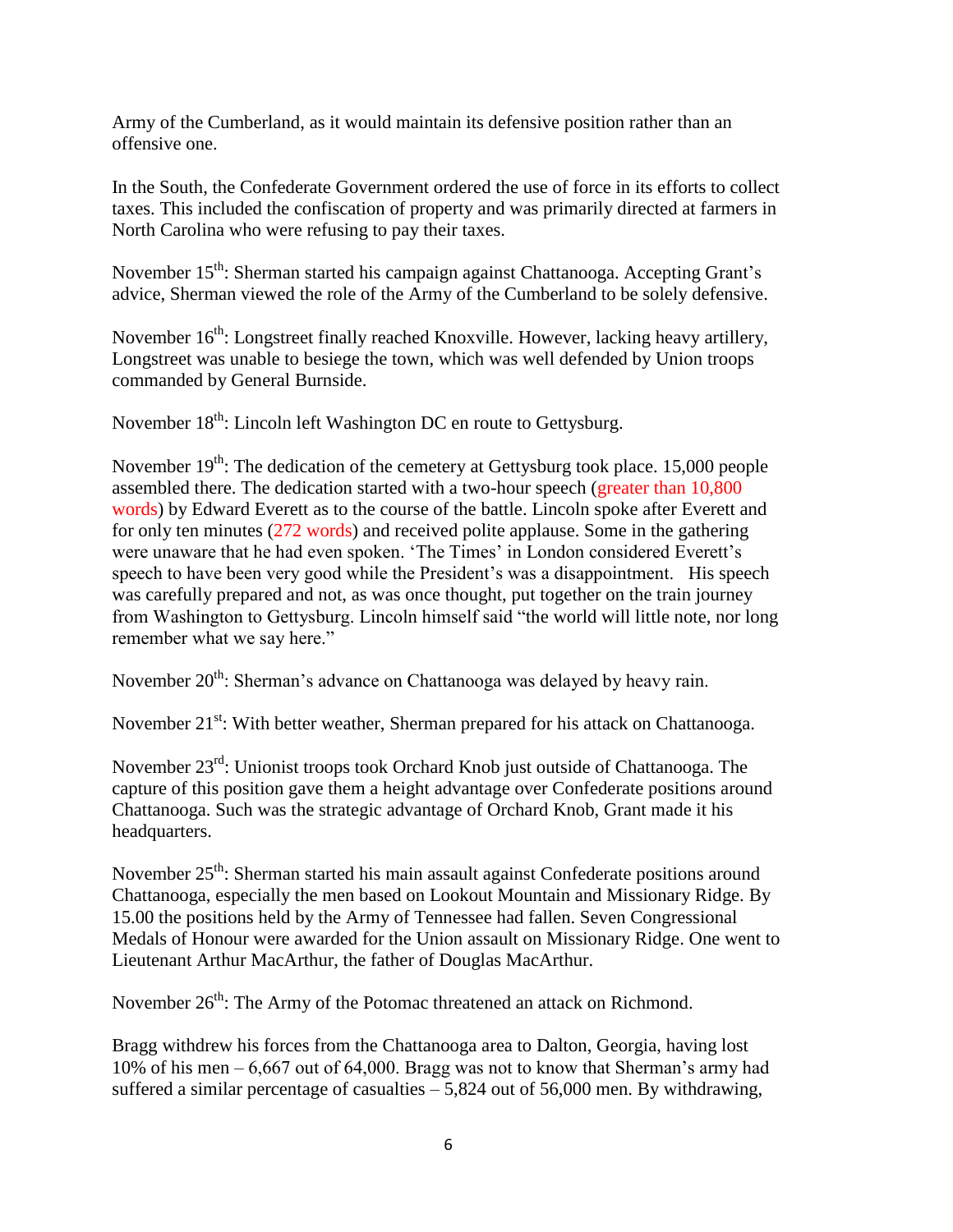Bragg kept his army as an effective fighting unit. However, Sherman's army was free to advance on Atlanta.

November 27<sup>th</sup>: The Army of the Potomac meets that Army of Northern Virginia at Mine Run.

November  $30<sup>th</sup>$ : An attack on the Army of Northern Virginia was cancelled at the last minute when Meade decided that Lee's men were too well dug in.

Source:<http://www.historylearningsite.co.uk/november-1863-civil-war.htm> (accessed August 27, 2013).

### **\*\*\*\*\* CSS** *Neuse \*\*\*\*\**

 As mentioned in the October issue of the *Runner*, nine members of the CFCWRT/North Carolina Military Historical Society ventured to Kinston on September 25 to visit the newly opened **CSS** *Neuse* **Civil War Interpretive Center**. The center, with expected completion in mid-2014, remained a work "in progress" as many of the approximately 15,000 artifacts from the 1961 – 1963 salvage operations on the ironclad are added to the site exhibits. According to Bruce Patterson, the band of traveling historians enjoyed their visit and thought the two hour trip was well worth the time – especially if you dined at one of the famous Barbeque emporiums in that area.

 The story of the CSS **Neuse** move to the new center and the history of the CSS *Neuse* made for interesting reading and can be found in an article in the *Civil War News* site: [http://www.civilwarnews.com/archive/articles/2012/august/neuse-081202.htm.](http://www.civilwarnews.com/archive/articles/2012/august/neuse-081202.htm) Additional information about the **Neuse** can be found on the NCDCR website: [http://news.ncdcr.gov/2013/07/12/css-neuse-museum-to-open-july-18/.](http://news.ncdcr.gov/2013/07/12/css-neuse-museum-to-open-july-18/)





### **\*\*\*\*\* October Program \*\*\*\*\***

## **Confederate Navy and Marine Corps in North Carolina: Plus Uniforms & Equipment**

 **Andrew Duppstadt,** Assistant Curator of Education and Historic Weapons Programs Coordinator for the NC Division of State Historic Sites, provided those present at the October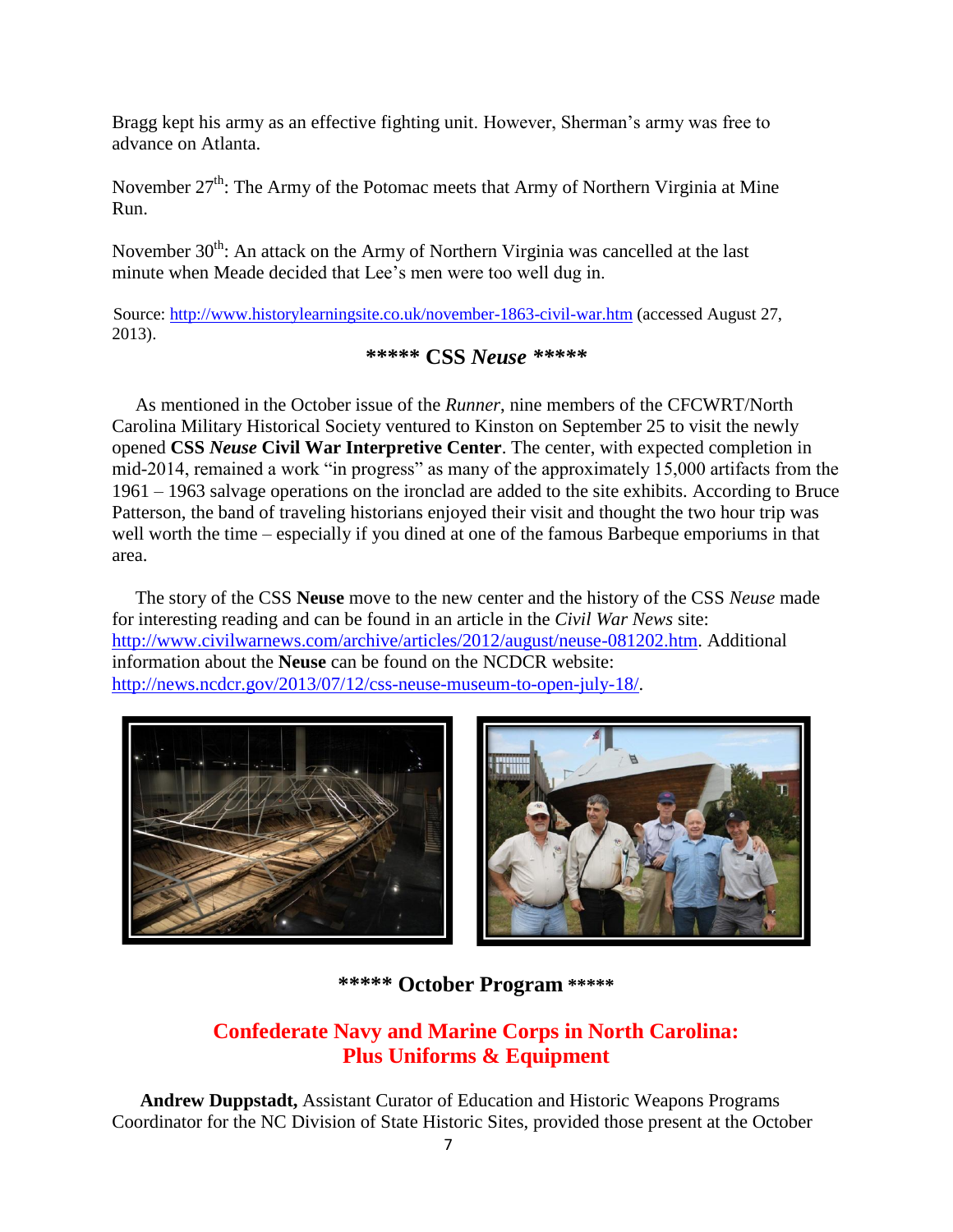Meeting with an interesting study of the Confederate Navy and Marine Corps and their efforts in North Carolina.

 Confederate Secretary of the Navy, Stephen Mallory, directed the Confederacy's small navy in its efforts to challenge the larger United States Navy. Mallory believed that the Confederate Navy would have to develop technologically superior weapons and ship designs to achieve three goals to be successful in their mission: **1)** Protect and defend the coast and rivers of the South. **2**) Break the Union blockade. **3)** Disrupt Union commerce.

 While Governor Ellis pushed the state toward a war footing, North Carolina fielded what in 1861 was known as the "Mosquito fleet." The navy consisted of the *Winslow, Beaufort,*  **Raleigh, and Ellis** – all river vessels that were lightly armed and manned by very inexperienced crews. Like mosquitoes, the ships, which were transferred to the Confederate Navy in July 1861, were an irritation to Union shipping along North Carolina's long coast line. The Union Navy responded to this irritant by destroying the Mosquito Fleet near Elizabeth City in February 1862.



 The Confederate Navy recovered from the debacle at Elizabeth City and attempted to achieve the goals set forth by Secretary Mallory. Four ironclads were built to defend the coastal waters and break the Union blockade. The CSS *Raleigh* and CSS *North Carolina* were built in Wilmington to operate from the Cape Fear River. The CSS *Neuse* was constructed near Kinston. The most successful of the rebel ironclads, the CSS *Albemarle,* was built in a corn field at Edwards Ferry on the Roanoke River. While the Confederate Navy faced severe limitations in manufacturing capacity and

resource availability, resourceful engineers and constructors used the equivalent of "duct tape and bailing wire" to defend their territory.

 The Confederate Navy and Marines served at numerous locations to oppose Union efforts to remove Eastern North Carolina from the war. North Carolina native, Gabriel Rains, headed efforts to develop land mines and torpedoes to defend rebel forts and rivers. Rains's brother, George Washington Rains, built and operated a large powder mill in Augusta,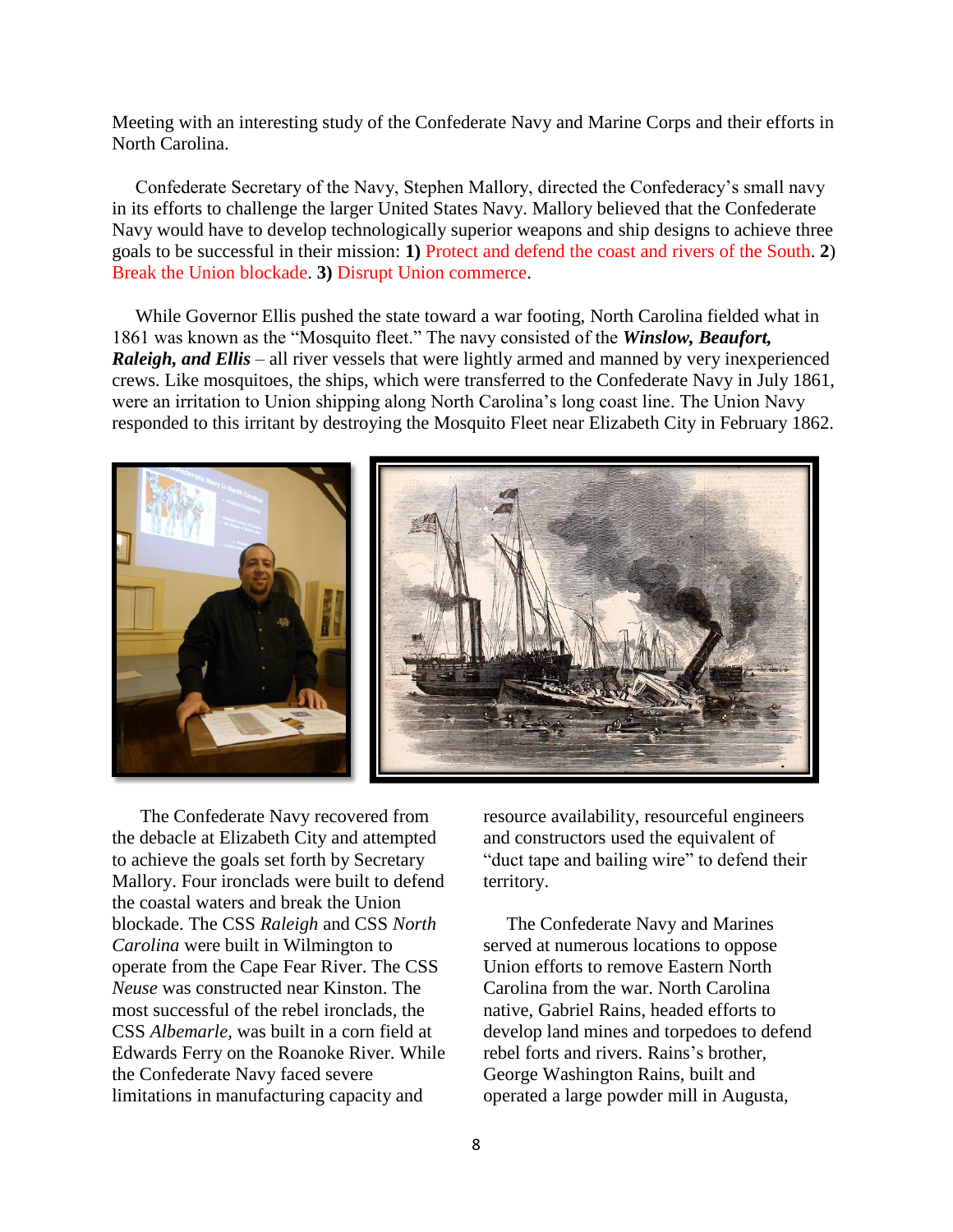Georgia that supplied quality gun powder for his brother's "infernal machines." The Marines served aboard the CSS *Tallahassee, Olustee*, and *Chickamauga* when they

ventured from Wilmington into the Atlantic Ocean to destroy Union commerce. The Navy and Marines each had units who served at Fort Fisher.

 While the Confederates failed, the men who served in their Navy and Marines resisted a powerful foe for almost four years. Like the wreckage of the *Albemarle*, their efforts sunk in the rivers and sounds of North Carolina.



**CSS** *Albemarle* **was sunk by a daring torpedo boat attack commanded by William Barker Cushing USN.**

## **\*\*\*\*\* Trivia Questions for November \*\*\*\*\***

**1 –** Who were the Bomb Brothers? **Gabriel James Rains** and **George Washington Rains** were North Carolinians who contributed their unique talents to the Confederate cause. Gabriel and George both graduated from West Point. Both brothers exhibited great interest in chemistry and the sciences. Gabriel became interested in explosives and he produced both what became land mines and underwater torpedoes. George would direct the construction and operation of a large powder works in Augusta, Georgia.





 **Gabriel James Rains George Washington Rains**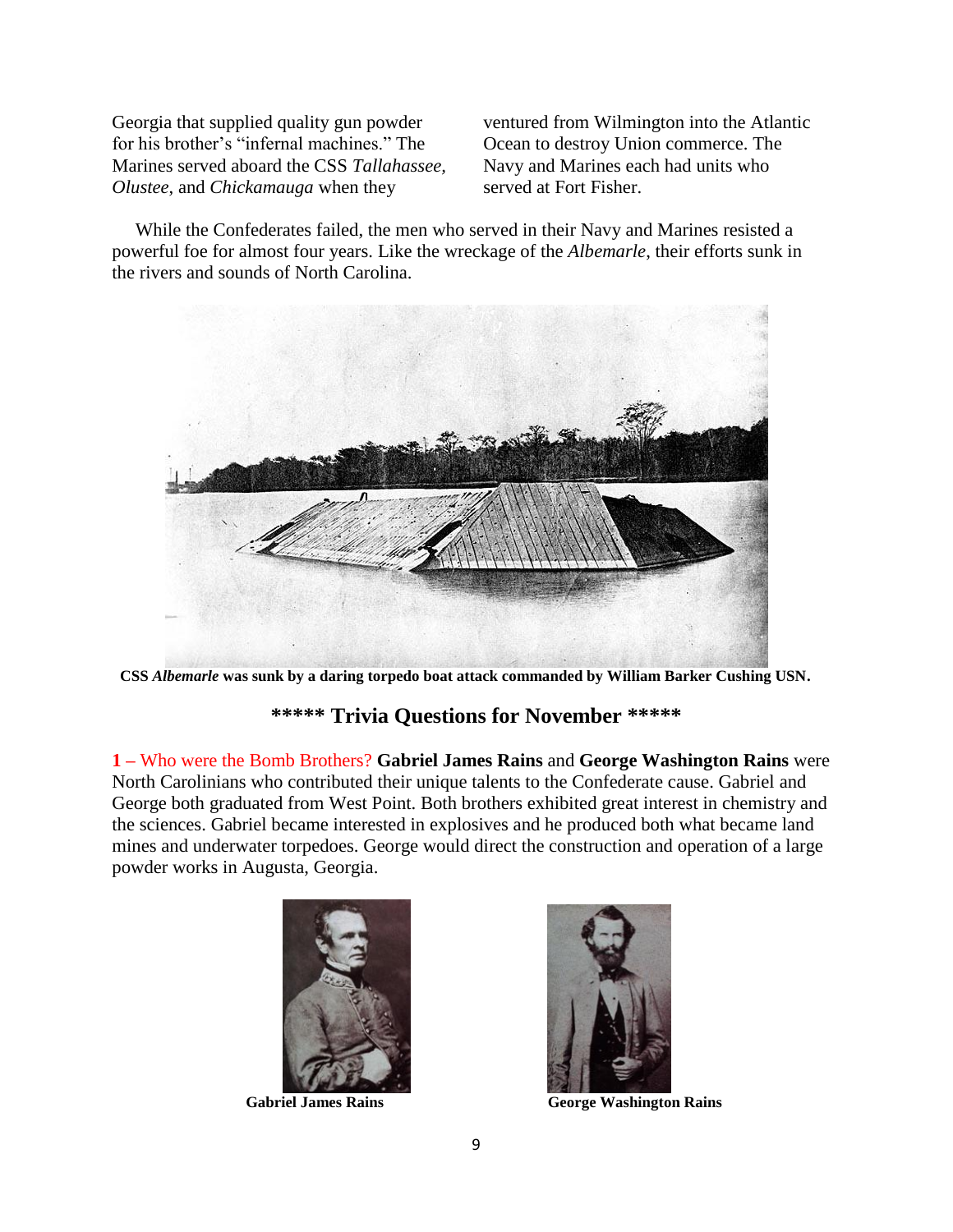**2 –** Fort Anderson's defenses made use of torpedoes to hamper the Union Navy in attempts to steam up the Cape Fear River. What Confederate Naval Officer directed the placement of these devices?

SUGAR LOAF, *January 18, 1865*

Colonel Anderson:

 The enemy seem to fear getting on torpedoes. I wish very much we could get some in the river. The explosion of one would keep the others out.

> R. F. HOKE, *Major-General*

Wilmington, *January18, 1865*

Major-General HOKE,

*Sugar Loaf:*

Lieut. **Pembroke Jones**, Navy, goes down to-nite to Anderson on steamer Equator to place torpedoes. Caution pickets not to annoy him.

> ARCHER ANDERSON Assistant Adjunct-General

(Same to Brigadier-General Hebert, Fort Anderson)

Source: The War of Rebellion: A Compilation of the Official Records of the Union and Confederate Armies; Series 1 – Volume 46 (Part II), p. 1095.

**3 –** As the Confederates learned from their evolutionary efforts, the torpedo proved to be an effective weapon against Union ships and personnel. What was the one "fundamental" weakness of the underwater torpedo? Extended submersion corroded the torpedo and wet the powder charge. This condition was especially seen during Farragut's attack on Mobile, Alabama on August 5, 1864. While Farragut may have dammed the torpedoes, his reckless attack proved successful because only one of his ships (USS Tecumseh) was sunk by a torpedo. Farragut may not have been entirely reckless, but he did gamble that the Confederate torpedoes had been submerged too long to seriously disrupt his attack.

Source: [http://www.civilwar.org/battlefields/mobilebay/mobile-bay-history-articles/damn-the-torpedoes](http://www.civilwar.org/battlefields/mobilebay/mobile-bay-history-articles/damn-the-torpedoes-the.html)[the.html](http://www.civilwar.org/battlefields/mobilebay/mobile-bay-history-articles/damn-the-torpedoes-the.html) (accessed October 13, 2013).

**4 –** Abraham Lincoln was not the feature speaker at the dedication of the Soldiers' National Cemetery at Gettysburg on November 19, 1863. Who was the keynote speaker and what was his subject? Lincoln was preceded on the podium by the famed orator **Edward Everett**, who spoke to the crowd for two hours with his "**Gettysburg Address**." Lincoln followed with his now immortal Gettysburg Address. On November 20, Everett wrote to Lincoln: "Permit me also to express my great admiration of the thoughts expressed by you, with such eloquent simplicity & appropriateness, at the consecration of the Cemetery. I should be glad, if I could flatter myself that I came as near to the central idea of the occasion, in two hours, as you did in two minutes."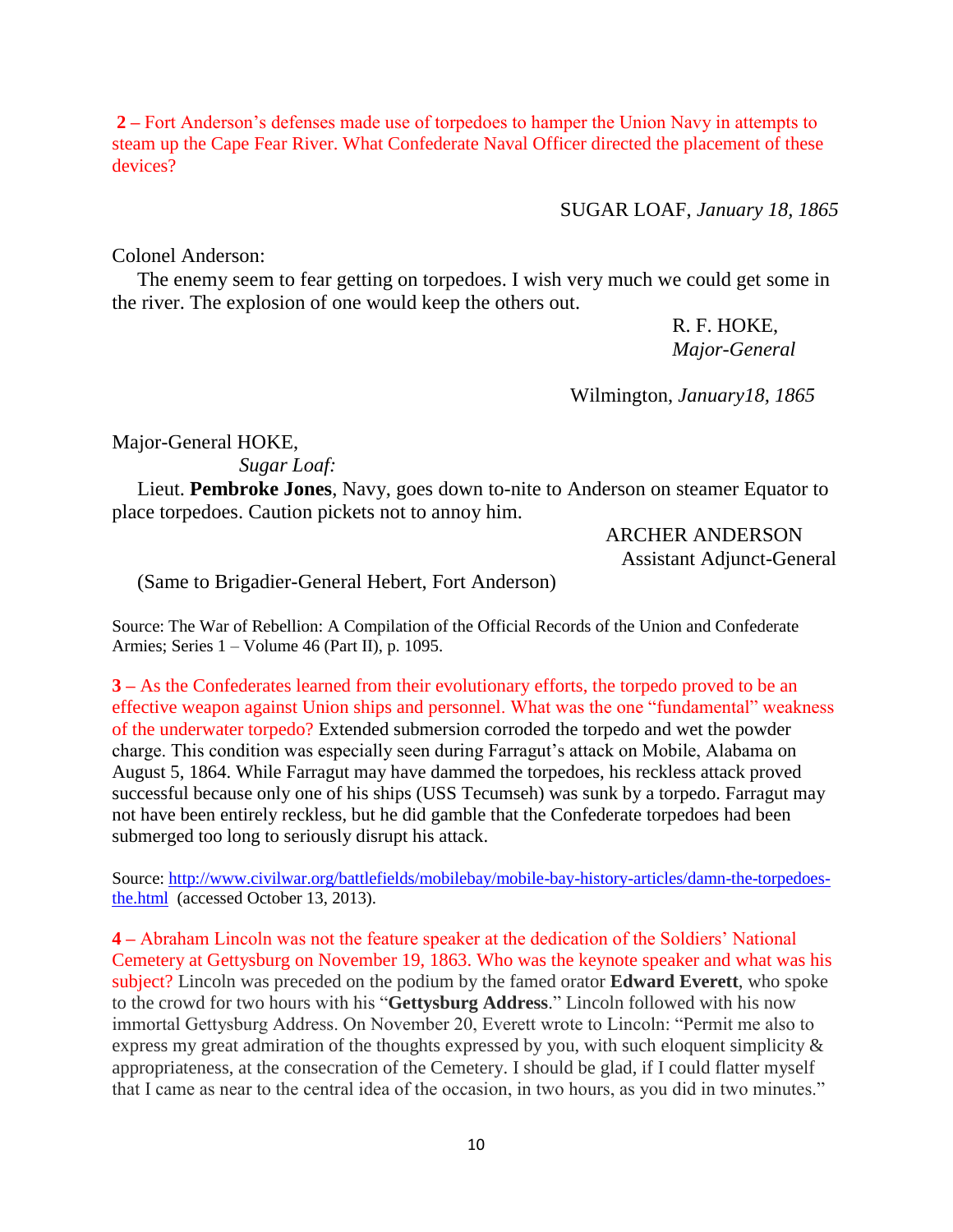Lincoln's reply to Everett follows:

Hon. Edward Everett. My dear Sir:

Your kind note of to-day is received. In our respective parts yesterday, you could not have been excused to make a short address, nor I a long one. I am pleased to know that, in your judgment, the little I did say was not entirely a failure. Of course I knew Mr. Everett would not fail; and yet, while the whole discourse was eminently satisfactory, and will be of great value, there were passages in it which transcended my expectation. The point made against the theory of the general government being only an agency, whose principals are the States, was new to me, and, as I think, is one of the best arguments for the national supremacy. The tribute to our noble women for their angel-ministering to the suffering soldiers, surpasses, in its way, as do the subjects of it, whatever has gone before.

Our sick boy, for whom you kindly inquire, we hope is past the worst. Your Obt. Servt.

### A. Lincoln

 Four score and seven years ago our fathers brought forth on this continent, a new nation, conceived in Liberty, and dedicated to the proposition that all men are created equal.

 Now we are engaged in a great civil war, testing whether that nation, or any nation so conceived and so dedicated, can long endure. We are met on a great battle-field of that war. We have come to dedicate a portion of that field, as a final resting place for those who here gave their lives that that nation might live. It is altogether fitting and proper that we should do this.

 But, in a larger sense, we can not dedicate -- we can not consecrate -- we can not hallow -- this ground. The brave men, living and dead, who struggled here, have consecrated it, far above our poor power to add or detract. The world will little note, nor long remember what we say here, but it can never forget what they did here. It is for us the living, rather, to be dedicated here to the unfinished work which they who fought here have thus far so nobly advanced. It is rather for us to be here dedicated to the great task remaining before us -- that from these honored dead we take increased devotion to that cause for which they gave the last full measure of devotion -- that we here highly resolve that these dead shall not have died in vain -- that this nation, under God, shall have a new birth of freedom -- and that government of the people, by the people, for the people, shall not perish from the earth.

Source:<http://myloc.gov/Exhibitions/gettysburgaddress/Pages/default.aspx>(accessed October 15, 2013). <http://www.abrahamlincolnonline.org/lincoln/speeches/everett.htm>(accessed October 15, 2013).

**5 –** Who commanded the Confederate Mosquito Fleet during the naval battle at Elizabeth City (Cobb's Point)? Flag Officer **William F. Lynch.** On February 7, 1862, the Confederates had battled the Union Fleet during its attack on Roanoke Island. Lynch withdrew to Elizabeth City to resupply and prepare a defense for the city. On February  $10^{th}$  two miles below Elizabeth City, the